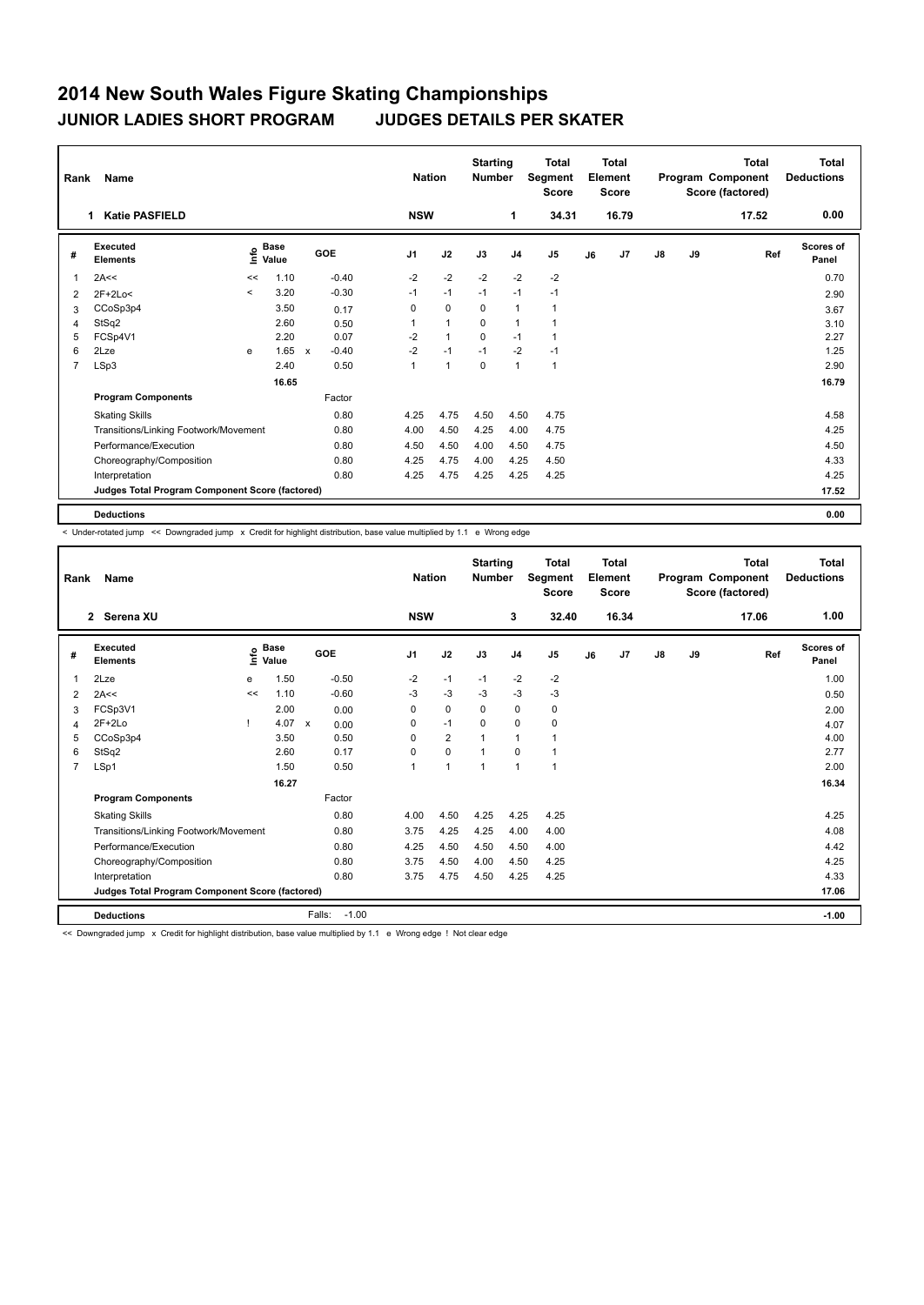## **2014 New South Wales Figure Skating Championships JUNIOR LADIES SHORT PROGRAM JUDGES DETAILS PER SKATER**

| Rank           | Name                                            |      | <b>Nation</b>                    |         | <b>Starting</b><br><b>Number</b> | <b>Total</b><br>Segment<br><b>Score</b> | <b>Total</b><br>Element<br>Score |                | Program Component |    | <b>Total</b><br>Score (factored) | <b>Total</b><br><b>Deductions</b> |      |       |                           |
|----------------|-------------------------------------------------|------|----------------------------------|---------|----------------------------------|-----------------------------------------|----------------------------------|----------------|-------------------|----|----------------------------------|-----------------------------------|------|-------|---------------------------|
|                | <b>Amelia SADLER</b><br>3                       |      |                                  |         | <b>NSW</b>                       |                                         |                                  | 4              | 30.21             |    | 14.23                            |                                   |      | 15.98 | 0.00                      |
| #              | Executed<br><b>Elements</b>                     |      | <b>Base</b><br>e Base<br>⊆ Value | GOE     | J <sub>1</sub>                   | J2                                      | J3                               | J <sub>4</sub> | J5                | J6 | J <sub>7</sub>                   | $\mathsf{J}8$                     | J9   | Ref   | <b>Scores of</b><br>Panel |
| 1              | 2A<<                                            | <<   | 1.10                             | $-0.40$ | $-1$                             | $-2$                                    | $-2$                             | $-2$           | $-2$              |    |                                  |                                   |      |       | 0.70                      |
| $\overline{2}$ | 2F+COMBO                                        |      | 1.90                             | $-0.90$ | -3                               | $-3$                                    | $-3$                             | $-3$           | $-3$              |    |                                  |                                   |      |       | 1.00                      |
| 3              | LSp4                                            |      | 2.70                             | 0.50    | 1                                | $\mathbf{1}$                            | 1                                | $\overline{2}$ | $\mathbf{1}$      |    |                                  |                                   |      |       | 3.20                      |
| $\overline{4}$ | 2Lze                                            | e    | 1.50                             | $-0.50$ | -2                               | $-1$                                    | $-1$                             | $-2$           | $-2$              |    |                                  |                                   |      |       | 1.00                      |
| 5              | FCSp1V1                                         |      | 1.30                             | $-0.10$ | $-2$                             | $\Omega$                                | $\Omega$                         | $-1$           | $\mathbf{1}$      |    |                                  |                                   |      |       | 1.20                      |
| 6              | CCoSp3p4                                        |      | 3.50                             | 0.33    | $\Omega$                         | $\mathbf{1}$                            |                                  | $\Omega$       | $\mathbf{1}$      |    |                                  |                                   |      |       | 3.83                      |
| 7              | StSq3                                           |      | 3.30                             | 0.00    | 0                                | $\mathbf 0$                             |                                  | $\mathbf 0$    | $\pmb{0}$         |    |                                  |                                   |      |       | 3.30                      |
|                |                                                 |      | 15.30                            |         |                                  |                                         |                                  |                |                   |    |                                  |                                   |      |       | 14.23                     |
|                | <b>Program Components</b>                       |      |                                  | Factor  |                                  |                                         |                                  |                |                   |    |                                  |                                   |      |       |                           |
|                | <b>Skating Skills</b>                           |      |                                  | 0.80    | 3.50                             | 4.75                                    | 4.00                             | 4.25           | 4.50              |    |                                  |                                   |      |       | 4.25                      |
|                | Transitions/Linking Footwork/Movement           |      |                                  | 0.80    | 3.00                             | 4.50                                    | 3.75                             | 3.75           | 4.00              |    |                                  |                                   |      |       | 3.83                      |
|                | Performance/Execution                           | 0.80 | 3.25                             | 4.75    | 4.25                             | 4.00                                    | 4.00                             |                |                   |    |                                  |                                   | 4.08 |       |                           |
|                | Choreography/Composition                        | 0.80 | 3.25                             | 4.50    | 4.00                             | 3.75                                    | 4.25                             |                |                   |    |                                  |                                   | 4.00 |       |                           |
|                | Interpretation                                  |      |                                  | 0.80    | 3.00                             | 4.75                                    | 4.00                             | 3.50           | 4.00              |    |                                  |                                   |      |       | 3.83                      |
|                | Judges Total Program Component Score (factored) |      |                                  |         |                                  |                                         |                                  |                |                   |    |                                  |                                   |      |       | 15.98                     |
|                | <b>Deductions</b>                               |      |                                  |         |                                  |                                         |                                  |                |                   |    |                                  |                                   |      |       | 0.00                      |

<< Downgraded jump e Wrong edge

| Name<br>Rank |                                                 |         |                    |              |            |            | <b>Nation</b> |              | <b>Starting</b><br><b>Number</b> | Total<br>Segment<br><b>Score</b> | Total<br>Element<br><b>Score</b> |                |               |    | <b>Total</b><br>Program Component<br>Score (factored) | <b>Total</b><br><b>Deductions</b> |
|--------------|-------------------------------------------------|---------|--------------------|--------------|------------|------------|---------------|--------------|----------------------------------|----------------------------------|----------------------------------|----------------|---------------|----|-------------------------------------------------------|-----------------------------------|
|              | <b>Kirsten HARGREAVES</b><br>4                  |         |                    |              |            | <b>NSW</b> |               |              | $\mathbf{2}$                     | 27.57                            |                                  | 12.43          |               |    | 15.14                                                 | 0.00                              |
| #            | <b>Executed</b><br><b>Elements</b>              |         | $\frac{6}{5}$ Base |              | <b>GOE</b> | J1         | J2            | J3           | J <sub>4</sub>                   | J <sub>5</sub>                   | J6                               | J <sub>7</sub> | $\mathsf{J}8$ | J9 | Ref                                                   | <b>Scores of</b><br>Panel         |
| 1            | 2Lz                                             |         | 2.10               |              | $-0.20$    | 0          | $-1$          | $-1$         | 0                                | $-1$                             |                                  |                |               |    |                                                       | 1.90                              |
| 2            | LSp2                                            |         | 1.90               |              | 0.50       | 1          | 0             | $\mathbf{1}$ | 1                                | 1                                |                                  |                |               |    |                                                       | 2.40                              |
| 3            | 2A<<                                            | <<      | 1.10               |              | $-0.60$    | $-2$       | $-3$          | $-3$         | $-3$                             | $-3$                             |                                  |                |               |    |                                                       | 0.50                              |
| 4            | FCSp1V2                                         |         | 1.00               |              | $-0.30$    | $-2$       | $-1$          | $-1$         | 0                                | $-1$                             |                                  |                |               |    |                                                       | 0.70                              |
| 5            | StSq2                                           |         | 2.60               |              | 0.00       | 0          | 0             | 0            | 1                                | 0                                |                                  |                |               |    |                                                       | 2.60                              |
| 6            | $2T + 1T^*$                                     | $\star$ | 1.43               | $\mathsf{x}$ | $-0.60$    | $-3$       | $-3$          | $-3$         | $-3$                             | $-3$                             |                                  |                |               |    |                                                       | 0.83                              |
| 7            | CCoSp3p4                                        |         | 3.50               |              | 0.00       | $-1$       | $\mathbf{1}$  | $\mathbf 0$  | 0                                | 0                                |                                  |                |               |    |                                                       | 3.50                              |
|              |                                                 |         | 13.63              |              |            |            |               |              |                                  |                                  |                                  |                |               |    |                                                       | 12.43                             |
|              | <b>Program Components</b>                       |         |                    |              | Factor     |            |               |              |                                  |                                  |                                  |                |               |    |                                                       |                                   |
|              | <b>Skating Skills</b>                           |         |                    |              | 0.80       | 4.00       | 4.50          | 4.00         | 4.00                             | 4.25                             |                                  |                |               |    |                                                       | 4.08                              |
|              | Transitions/Linking Footwork/Movement           |         |                    |              | 0.80       | 3.50       | 4.25          | 3.50         | 3.75                             | 3.50                             |                                  |                |               |    |                                                       | 3.58                              |
|              | Performance/Execution                           |         |                    |              | 0.80       | 3.75       | 4.50          | 3.75         | 4.25                             | 3.50                             |                                  |                |               |    |                                                       | 3.92                              |
|              | Choreography/Composition                        |         |                    |              | 0.80       | 3.50       | 4.25          | 3.00         | 4.00                             | 3.50                             |                                  |                |               |    |                                                       | 3.67                              |
|              | Interpretation                                  |         |                    |              | 0.80       | 3.50       | 4.50          | 3.25         | 4.00                             | 3.50                             |                                  |                |               |    |                                                       | 3.67                              |
|              | Judges Total Program Component Score (factored) |         |                    |              |            |            |               |              |                                  |                                  |                                  |                |               |    |                                                       | 15.14                             |
|              | <b>Deductions</b>                               |         |                    |              |            |            |               |              |                                  |                                  |                                  |                |               |    |                                                       | 0.00                              |

<< Downgraded jump \* Invalid element x Credit for highlight distribution, base value multiplied by 1.1 ! Not clear edge